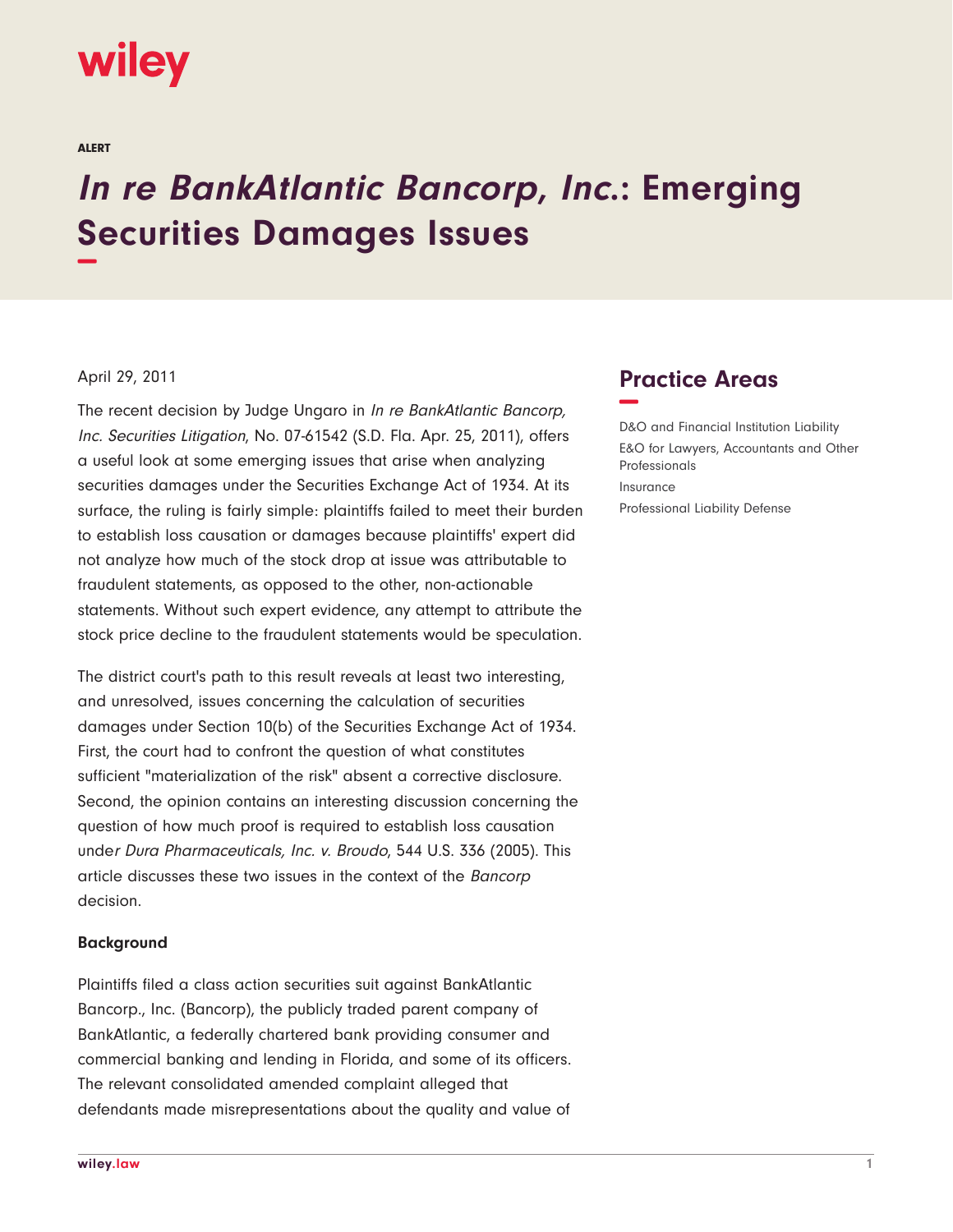assets in BankAtlantic's loan portfolio in violation of Sections 10(b), 20(a) and 20A of the Exchange Act. In a nutshell, plaintiffs alleged that defendants made misrepresentations and omissions concerning the deteriorating quality of BankAtlantic's loan portfolio, the bank's underwriting practices and the adequacy of loan reserves.

The case was tried before a jury in October and November 2010. Although the jury found for the defendants on almost all of the allegations, it concluded that a statement on an April 26, 2007 investor conference call by Alan Levan, the former Chairman and CEO of Bancorp and of BankAtlantic, violated Section 10(b) and proximately caused damages of \$2.41 per share.

The district court's opinion explained that in the weeks leading up to the April 26 call, and dissemination of first quarter results, defendants had begun to distinguish two types of loans in its "land loan" portfolio, which was a significant portion of its total loan portfolio. The first category was "builder land bank" or "BLB" loans, which were made to developers who had option contracts with large regional and national homebuilders. The remaining, non-BLB loans were made to developers who developed land without entering into option contracts with national and regional homebuilders.

The court concluded that the evidence also demonstrated that, in the weeks leading up to the April 26 investor call, Bancorp had determined that there were problems throughout the entire portfolio. On the April 26 call, Levan discussed concerns about risks associated with the BLB portion of the land loan portfolio. However, in response to a question about "construction loans generally speaking," Levan stated: "But lots of our portfolio is a construction portfolio that we're not in any way concerned about." After summarizing the evidence presented to the jury, the court concluded that a jury could have found Levan's statement "to be an actionable concealment of the risk of substantial losses to the non-BLB land loans."

The court then turned to the question of loss causation and damages resulting from the misrepresentation. Plaintiffs argued that the loss materialized on October 25 and 26, 2007, when Bancorp disclosed for the first time loan losses across its entire land loan portfolio. At the same time, the bank also disclosed information about net interest margin compression, costs associated with opening new stores, and issues with other parts of its loan portfolio. The next day, Bancorp's stock price declined by \$2.93. Relying on the testimony of its damages expert, Candace Preston, plaintiffs claimed the entire \$2.93 as damages attributable to the fraud.

# **Loss Causation and the Materializationof the Risk**

The district court explained that to establish loss causation under Dura, plaintiffs must establish that (i) the fraud was revealed to the market, and (ii) the revelation caused, at least in substantial part, the decline in the stock price. Opinion at 44.

As to the first prong, defendants argued that plaintiffs must demonstrate that the market acquired information revealing that the April 26 disclosure was false and that plaintiffs could not simply argue that the risk materialized. See In re Dell Inc. Sec. Litig., 591 F. Supp. 2d 877, 911 (W.D. Tex. 2008) ("A dopting the Plaintiff's theory of materialization of risk would eviscerate Dura's loss causation requirement, as any negative earnings news following a misrepresentation could, arguably, 'materialize' the risk of a prior misrepresentation."); In re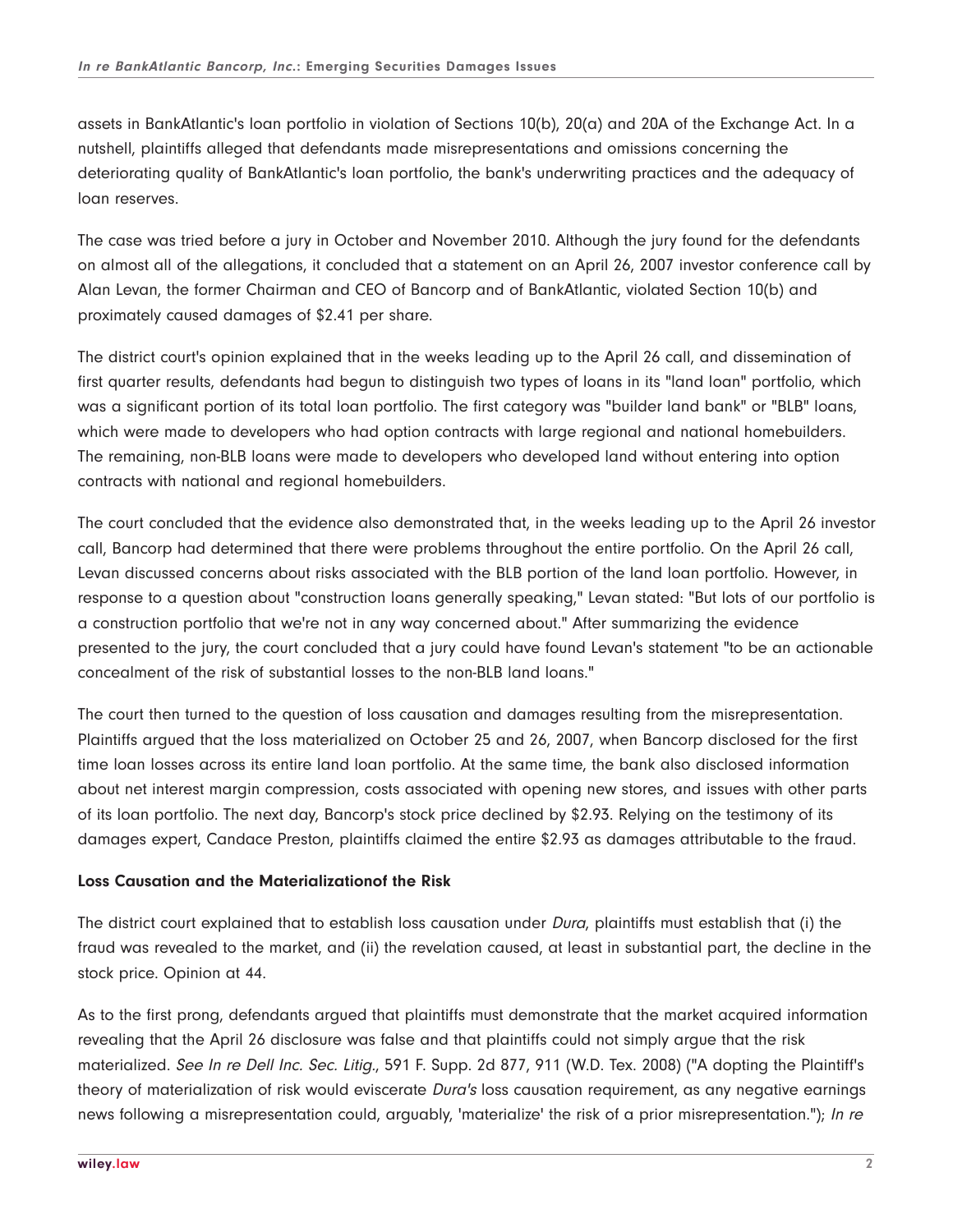eSpeed, Inc. Sec. Litig., 457 F. Supp. 2d 266, 296 (S.D.N.Y. 2006) ("Because there was no corrective disclosure regarding the spray device before the economic loss occurred, the alleged deception regarding the spray device could not possibly have caused the economic loss."). That is, according to defendants, while the October 2007 announcement may have revealed problems with non-BLB loans, nothing in that announcement established that the negative information was a result of the risk that should have been disclosed in April 2007.

The court rejected this argument, explaining that numerous courts have held that loss causation can be established "even where the defendant does not publicly correct his fraud, but instead the fraud is revealed through some other event." Opinion at 45 (citing cases); see also In re Motorola Sec. Litig., 505 F. Supp. 2d 501, 542-43 (N.D. Ill. 2007) (finding a plaintiff may still establish loss causation where a corrective disclosure does not, on its face, specifically identify or explicitly correct a previous representation); Lentell v. Merrill Lynch & Co., 396F.3d 16 1, 172-77 (2d Cir. 2005) (requiring that the disclosure reveal that the defendant's "misstatement or omission concealed something from the market that, when disclosed, negatively affected the value of the security"). The district court in *Bancorp* adopted this approach and reasoned that "the evidence supports a finding that the disclosures on October 25 and 26, 2007 revealed that the risk of substantial losses was not limited to the BLB loans but existed throughout the entire land loan portfolio." Opinion at 46.

Although this result seems to be consistent with the case law accepting the materialization of the risk theory, it raises the question of what level of proof is required to demonstrate a sufficient nexus between the fraudulent statement and the market learning that the information in the statement was not reliable? Where an express corrective disclosure is made, there is no doubt that an efficient market has now learned that the prior statement was not accurate. Absent such a disclosure, it can be harder to determine whether the market actually acquired that knowledge. In Bancorp, for example, while both the April 2007 and October 2007 statements concerned non-BLB loans, it is not apparent how the court could be confident that the negative information in October 2007 was a materialization of the prior risk, rather than as a result of other developments, particularly given the continuing problems in the housing sector.

Indeed, in a recent decision, Judge Easterbrook of the Seventh Circuit opined that the terminology "materialization of the risk" has no value. Schleicher v. Wendt, 6 18 F.3d 6 79 (7th Cir. 2010). He wrote: "The phrase appears in a few decisions . . . to describe particular claims, but it is not a legal doctrine or anything special as a matter of fact. . . . The phrase adds nothing to the analysis. . . . [T]he fraud lies in an intentionally false or misleading statement, and the loss is realized when the truth turns out to be worse than the statement implied." Id. at 683-84.

# **Loss Causation and the Inadequate Event Study**

In prior years, plaintiffs would sometimes seek to offer damages experts who did not even do an event study, which is a detailed analysis of all events during and immediately following the class period, in order to "distinguish between the fraud-related and non-fraud related influences on the stock's price behavior." In re Oracle Sec. Litig., 829 F. Supp. 1176, 1181 (N .D. Cal. 1993). Courts generally rejected such efforts. See, e.g., Id. (As a result of failure to perform an event study, "the results reached . . . cannot be evaluated by standard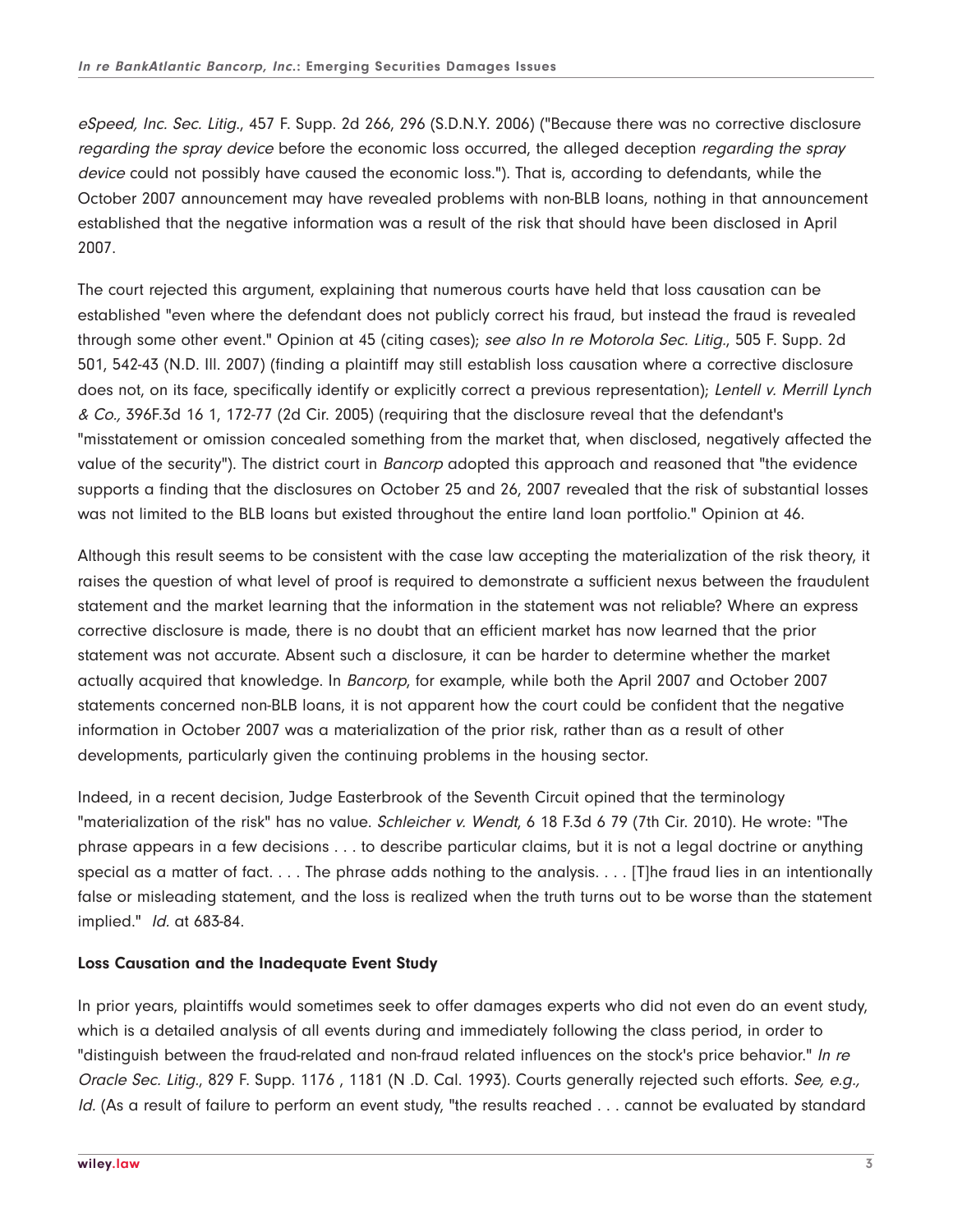measures of statistical significance."); In re Northern Telecom Ltd. Sec. Litig., 116F. Supp. 2d 446, 460 (S.D.N.Y. 2000) ("Torkelsen's testimony is fatally deficient in that he did not perform an event study or similar analysis to remove the effects on stock price of market and industry information and he did not challenge the event study performed by defendants' expert"); In re Imperial Credit Indus., Inc. Sec. Litig., 252 F. Supp. 2d at 1016 (excluding expert report because "absent an event study or similar analysis, Plaintiffs cannot eliminate that portion of the price decline of ICII's and/or SPFC's stock which is unrelated to the alleged wrong").

Dura makes clear why an event study is needed, explaining that where a stock price drops after an adverse disclosure, "that lower price may reflect, not the earlier misrepresentation, but changed economic circumstances, changed investor expectations, new industry-specific or firm specific facts, conditions, or other events, which taken separately or together account for some or all of that lower price." 544 U.S. at 343. That is what happened here. Bancorp's October 2007 disclosure provided negative news about net interest margin compression, curtailed branch expansion, and changes in the performance of home equity loans. The announcement also revealed negative information about both BLB and non-BLB land portfolios, even though the jury found fraud only with respect to the non-BLB portfolio.

Defendants did not offer expert testimony to the jury on this issue. Plaintiffs presented testimony from Candace Preston, who purportedly performed a detailed event study, in which she reviewed over a hundred analyst reports to support her conclusion that the news unrelated to the loan portfolio did not affect the share price.

That was not enough, however, because Preston did not disaggregate the BLB and non-BLB loan portfolios. Preston's assumption that the jury would agree with plaintiffs that April 25, 2007 statements about both portfolios were fraudulent. But the jury did not do that. Instead, the jury found fraud only with respect to the disclosure as to non-BLB loans.

The court concluded that Preston's failure was a fatal blow to plaintiffs' effort to establish whether in the face of much negative information, the news about the non-BLB portfolio alone impacted the stock price. According to the district court, "[a]ny attempt to attribute some price decline to one particular piece without expert testimony would also be impermissible speculation. While it may be true that the negative land loan news was spread equally between the BLB and non-BLB portions, any inference that each had an equal effect on the stock price is only speculation." Opinion at 60. See also Fener v. Operating Engineers Const. Indus., 579 F.3d 401, 410 (5th Cir. 2009) ("Hakala's testimony was fatally flawed; he wedded himself to the idea that the press release was only one piece of news and conducted his event study based on that belief. We reject any event study that shows only how a 'stock reacted to the entire bundle of negative information,' rather than examining the 'evidence linking the *culpable* disclosure to the stock-price movement."") (internal citations omitted). Thus, the court held that the jury had no basis to decide that the stock price decline, or that some portion of the decline, was attributable to the materialization of the risk with respect to non-BLB loans.

The court also rejected plaintiffs' argument that Preston should not have this burden because neither Bancorp nor the analysts precisely quantified this information either. It reasoned that plaintiffs are not relieved of their burden to disaggregate simply because the analysis will not be "mathematically precise." Id. at 57. The court also noted that plaintiffs' argument was undermined by the fact that Preston disaggregated other price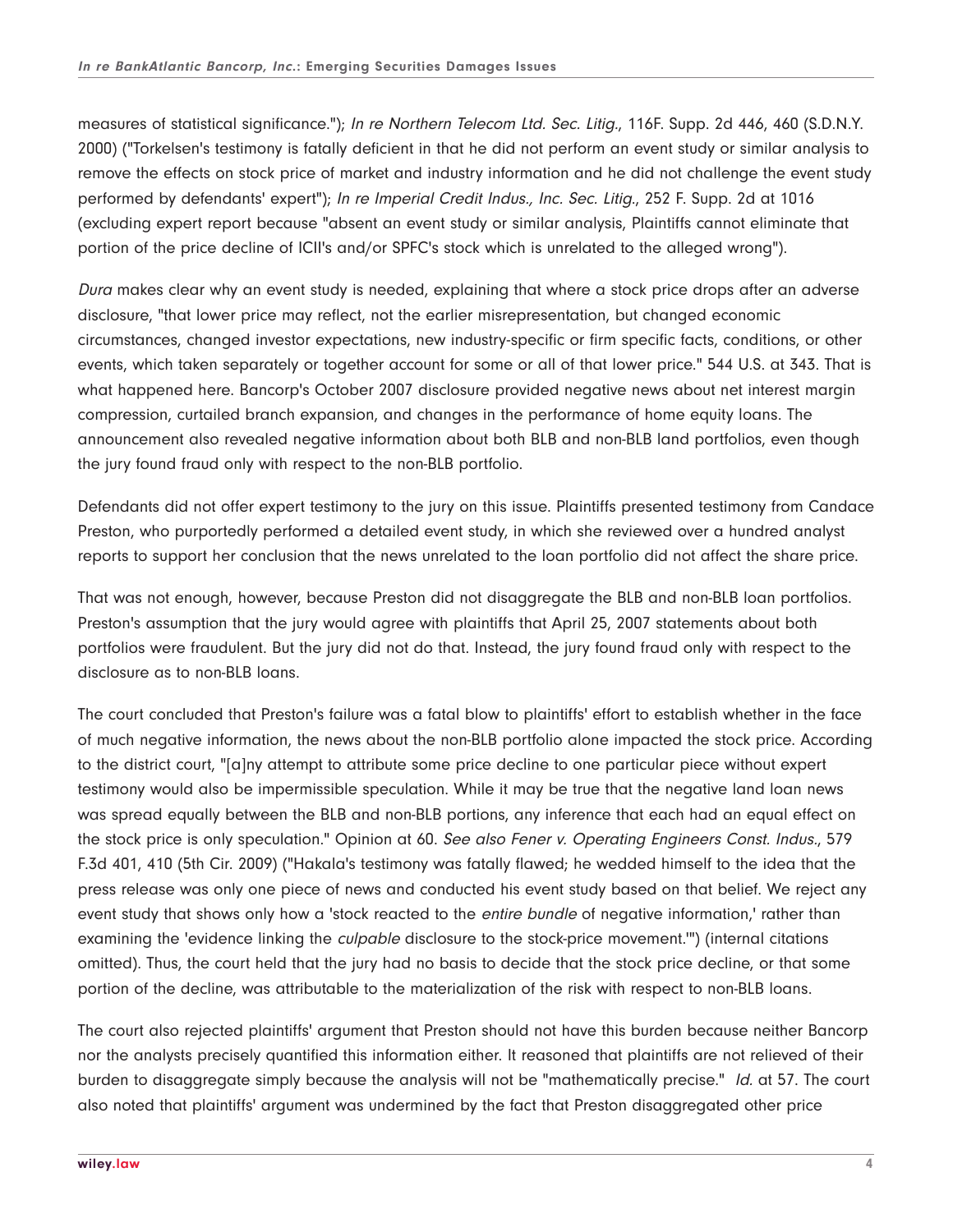changes, absent specific quantification, on issues where the jury ultimately found no liability.

### **The Failure to Prove Damages**

Judge Ungaro also noted that even if the court somehow concluded that sufficient proof of loss causation had been proven, plaintiffs could not meet their burden of proof on damages based on Preston's failure to disaggregate the various statements. According to the court: "[T]o prove damages, a more rigorous showing is required, because by the express terms of the Exchange Act, a plaintiff's recovery is limited to 'actual damages on account of the act complained of."" Opinion at 63 (quoting 15 U.S.C. §§78bb(a)). Absent a disaggregation analysis, the court reasoned, plaintiff "did not produce sufficient evidence to support an award of damages in any amount." Id. at 64.

# **What Is Plaintiffs' Burden Under Dura?**

Although Dura is inevitably a starting point for any discussion of damages under the Exchange Act, it is important to remember that, on the facts of *Dura*, the court was considering the sufficiency of loss causation allegations at the pleading stage. Thus, while Justice Breyer indicated that "it should not prove burdensome for a plaintiff" to meet its burden in the complaint, 544 U.S. at 343, the decision left for another day the level of proof required at summary judgment or at trial. Id. at 346 ("We need not, and do not, consider other proximate cause or loss-related questions.").

The district court in Bancorp noted that the greater weight of authority suggests that "a securities-fraud plaintiff can satisfy his burden of proving loss causation only by producing the testimony of an expert who has completed a reliable multiple-regression analysis, event study, and financial analysis in order to quantify the extent to which the claimed losses are the result of the alleged fraud." Opinion at 61-62. The court speculates that it may be possible to establish loss causation using a less rigorous standard and indicates that it attempted to apply a less rigorous standard here, which plaintiff still could not meet.

This brief discussion by the district court highlights a critical unresolved question under Dura: what does plaintiff actually have to show at trial? Here, plaintiffs' expert made a readily apparent error in her analysis when she failed to disaggregate the disclosures based on the two types of loans, erroneously assuming that the jury would find fraud as to both types. But what if she had attempted to do this analysis and opined, for example, that one type of loan contributed 50% to the stock decline? How would a court discern whether the analysis was sufficient even to go to the jury? In Fener v. Operating Engineers Construction Industries, 579 F.3d 401, 410 (5th Cir. 2009), for example, the court noted that in the case of a securities fraud suit concerning circulation decline at a newspaper, "[c]onceivably, DMN's fraudulent practices could have resulted in 90% of the circulation decline, but if the stock price fell because the market was concerned only with the reason for the other 10%, loss causation could not be proven." But in that case, as well, the expert failed to disaggregate the fraudulent and non-fraudulent statements. Indeed, as plaintiffs begin to do more such analysis, issues of the quality of expert opinions under Daubert v. Merrell Dow Pharmaceuticals, Inc., 509 U.S. 579 (1993), and its progeny, may come into play.